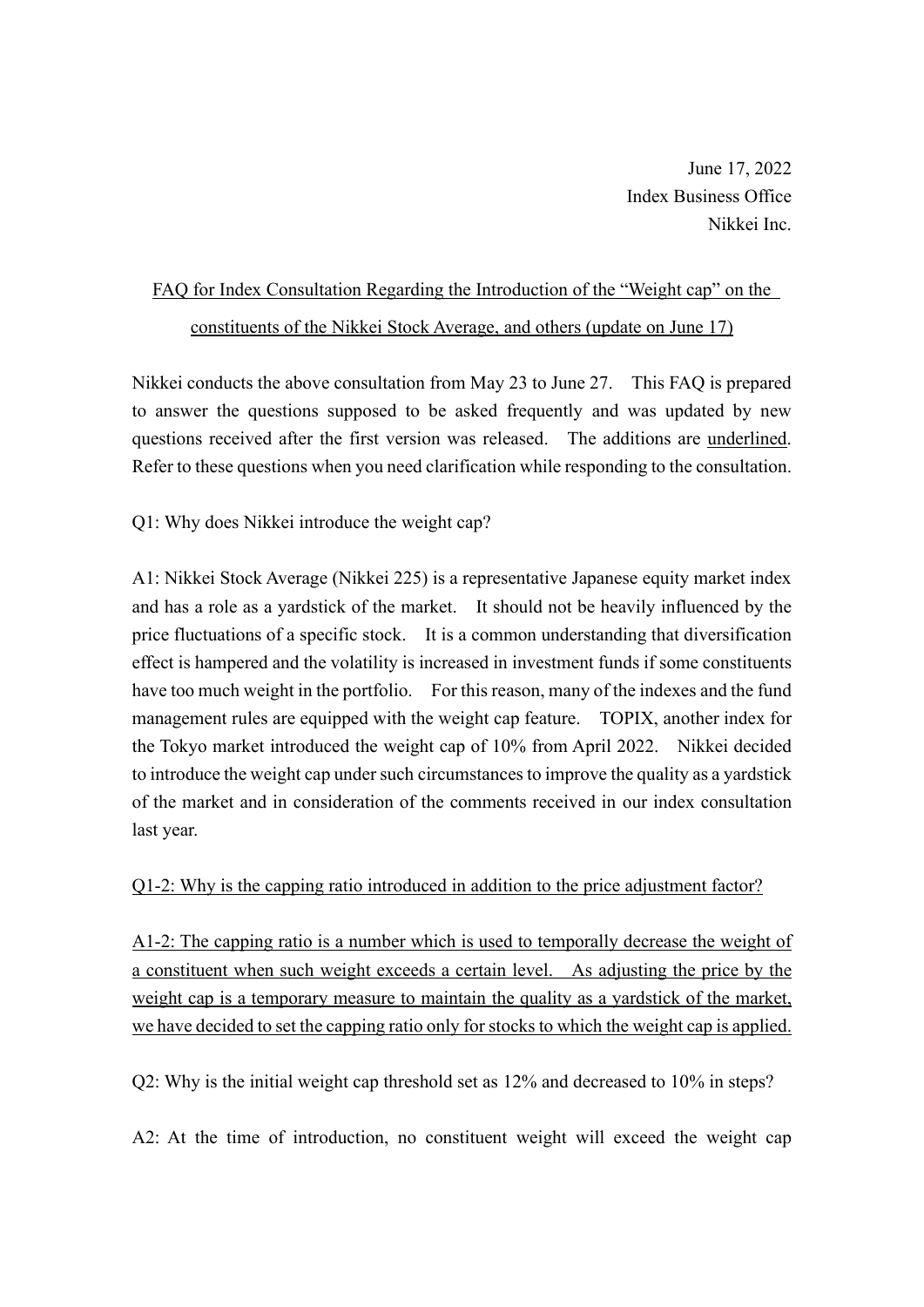threshold. To make the stakeholders fully understand and informed of the weight cap rules, Nikkei decided to implement the feature in steps. Starting from 12%, the threshold will be decreased to the target of 10% in 2 years.

Q3: Why is the final weight cap threshold set as 10%?

A3: An appropriate level of the maximum weight for an index may be different depending on the number / size of its constituents and the method of calculation. Considering the growth margin of the constituents as well as quality of the index as a yardstick of the market, after careful examinations, Nikkei decided to choose 10%. Nikkei also considered the fact that 10% is the maximum weight in the guideline regarding the credit risks compiled by the Investment Trusts Association, Japan as well as the upper limits of other major indexes and comments from the index consultation in 2021.

Q4: Why is the capping ratio not raised before it declines under 5%?

A4: If the capping ratio is decreased immediately after the weight of a constituent becomes lower than the weight cap threshold, there will be a chance that the capping ratio is applied and cancelled frequently. To avoid frequent changes, low enough level of weight is chosen considering with the past price fluctuations of the constituent stocks.

Q5: Why isn't the weight of a constituent decreased to the threshold level at once?

A5: When a capping ratio is applied, the weight of such a constituent is expected to decline. Financial products such as index funds need to sell a portion of such a stock from the portfolio. Generally, for the indexes which use weight cap, weight of a constituent is decreased to the threshold level at once. However, if a constituent price surges highly above the weight cap threshold and such weight is decreased to the threshold level directly, sharp decline in the weight may result in huge trading in the market. By decreasing the weight by 0.1 at a time, the impact on the market is expected to be mitigated. On the base date of the next and subsequent periodic reviews, if the weight of the constituent is still above the threshold, the capping ratio will continue to be decreased by 0.1 upon periodic reviews.

Q6: How are the constituents to which the capping ratio are applied treated in the calculation?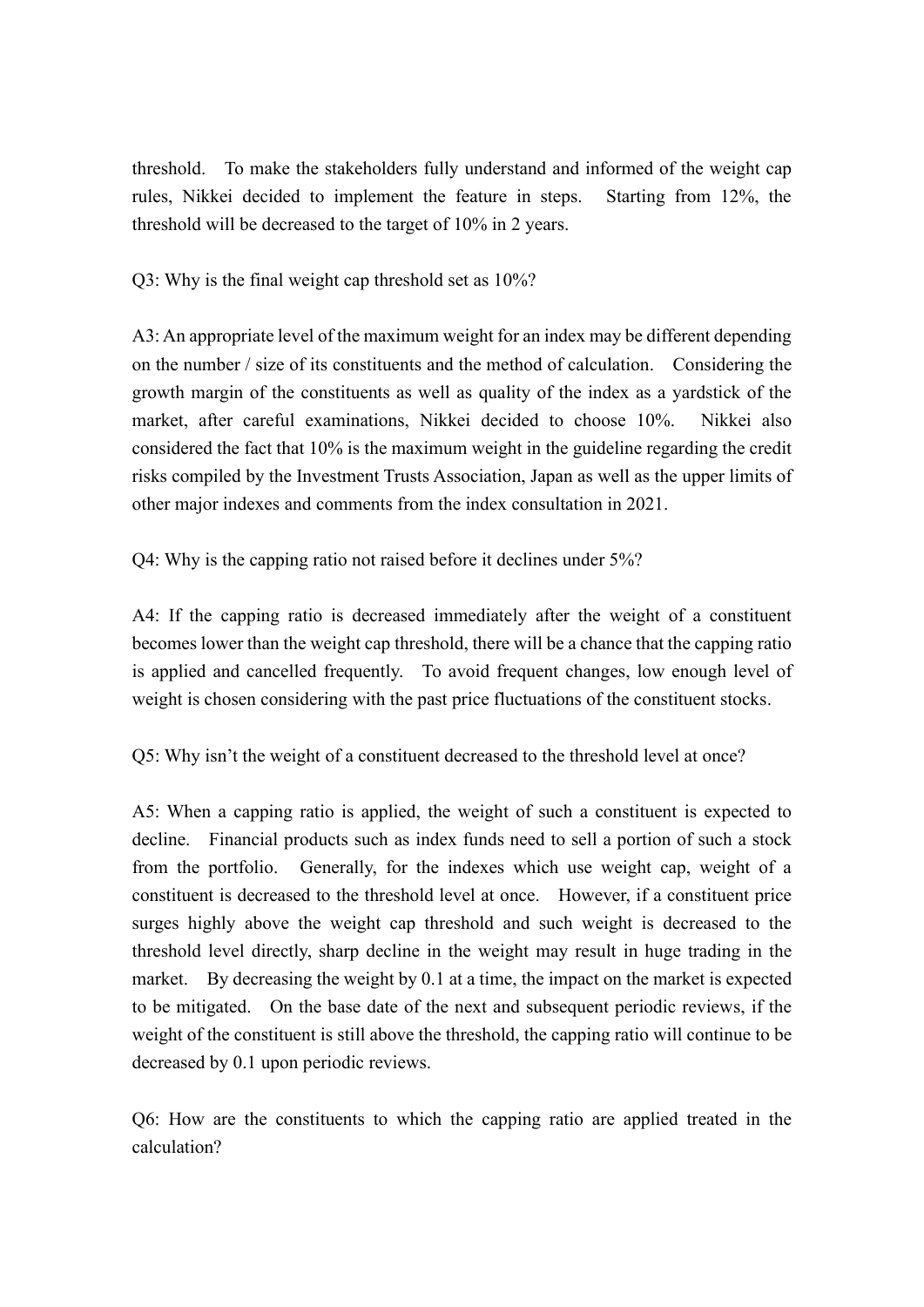A6: Currently, the Nikkei 225 is calculated as a sum of prices adjusted by the price adjustment factor (PAF) divided by the divisor. Under the new rule, prices are adjusted by capped PAF for constituents to which the capping ratio are applied. Following is an example when the capping ratio of 0.9 is applied to a constituent which PAF is 1.

Capped PAF is calculated first.

Capped PAF = PAF (1) x Capping ratio  $(0.9) = 0.9$ Note: 2nd digit after the decimal is rounded down, if any.

Capped PAF is used to adjust the price of a constituent (provided that the price of a constituent which does not exceed the threshold is adjusted by PAF).

Adjusted price = stock price x Capped PAF  $(0.9)$ 

When the capping ratio of 0.9 is applied to a constituent whose PAF is 0.8, Capped PAF will be  $0.7 (0.8 \times 0.9 = 0.72, 2nd$  digit after the decimal is rounded down).

Q7: Why is the capping ratio revised when constituents go for large-scale stock split or reverse split and the price adjustment factor is changed accordingly?

A7: Consider a case where a constituent with the price adjustment factor of 0.8 and the capping ratio of 0.9 goes for 1 to 5 stock split. The pre-split capped price adjustment factor is  $0.7$  ( $0.8 \times 0.9 = 0.72$ , 2nd digit after the decimal is rounded down).

The rule stipulates that, under large-scale stock split, the price adjustment factor is revised in line with the ratio of the split. In this case, post-split price adjustment factor (uncapped) will be 4 (0.8 x 5), which will yield new capped price adjustment factor of 3.6 (4 x 0.9). However, to keep the adjusted price of the constituent unchanged after the split, capped price adjustment factor shall be 3.5 (pre-split capped price adjustment factor 0.7 x ratio of split 5). This means the capping ratio shall be 0.875 (4 x 0.875 = 3.5) instead of the original 0.9.

New capping ratio is calculated backward from post-split capped price adjustment factor and the post-split price adjustment factor.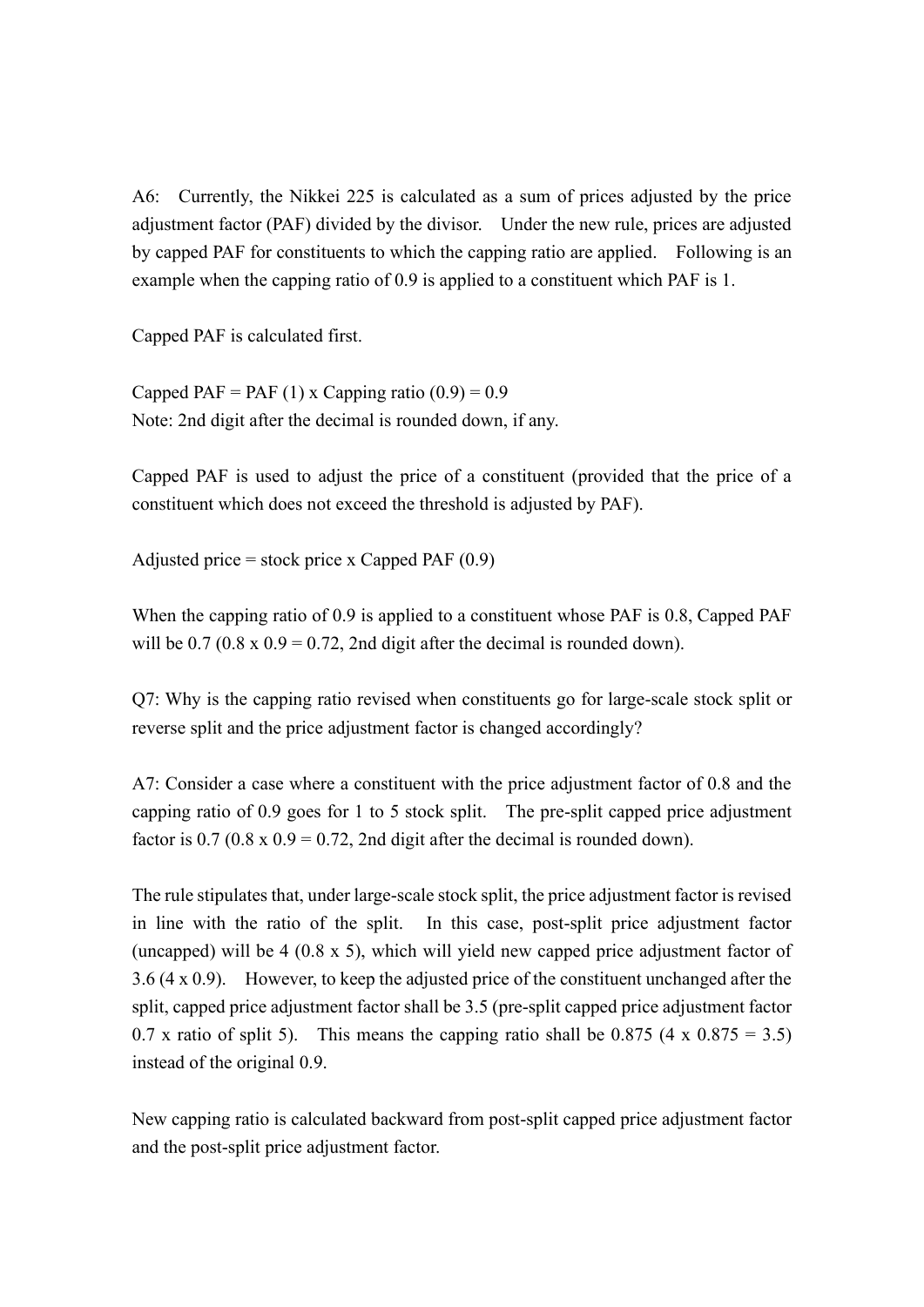Q8: When does Nikkei announce the application, revision, or cancellation of the capping ratio?

A8: Nikkei announces them together with the result of the periodic review, which is to be conducted twice a year in April and October as proposed in this consultation. There is no fixed date of the announcement of the result of the periodic review stipulated by the methodology. However, for the October reviews in the past, the results were typically announced in early September. Nikkei announces them well before the effective date so that the stakeholders are fully informed and have time to prepare. In the list of "Price Adjustment Factor" published on the official index website "Nikkei Indexes", a capped price adjustment factor will be listed for stocks to which the weighted cap is applied instead of a price adjustment factor.

Q9: Why does Nikkei increase the frequency of the periodic review?

A9: To keep the constituents highly liquid and to reflect the changes in the industrial structure, Nikkei reviews and reshuffles the constituents periodically. By increasing the frequency of the periodic review to twice a year while keeping the maximum number of the constituent reshuffled to 3 at a time, it is aimed to promptly respond to the changes with limited impact on the market.

Q10: What is the difference between the "magnitude of price fluctuation by (trading) volume" and the "magnitude of price fluctuation by trading value"

A10: Both indicators are intended to measure the price change triggered by the trading. Namely, high/low price (price fluctuation) is standardized by the size of trading. As such, it is assumed that the smaller number indicates the higher liquidity. The measure of the size of trading will be changed from volume to trading value to better align with recent market standard. The meaning of the indicator is not changed in terms of measuring stability in the stock price moves.

Q11: Will the ranking be severely affected by the change of the liquidity measure?

A11: Since a measure of liquidity changes, it may influence the resulting ranking. However, liquidity ranking at periodic reviews are also affected by the scope of historical